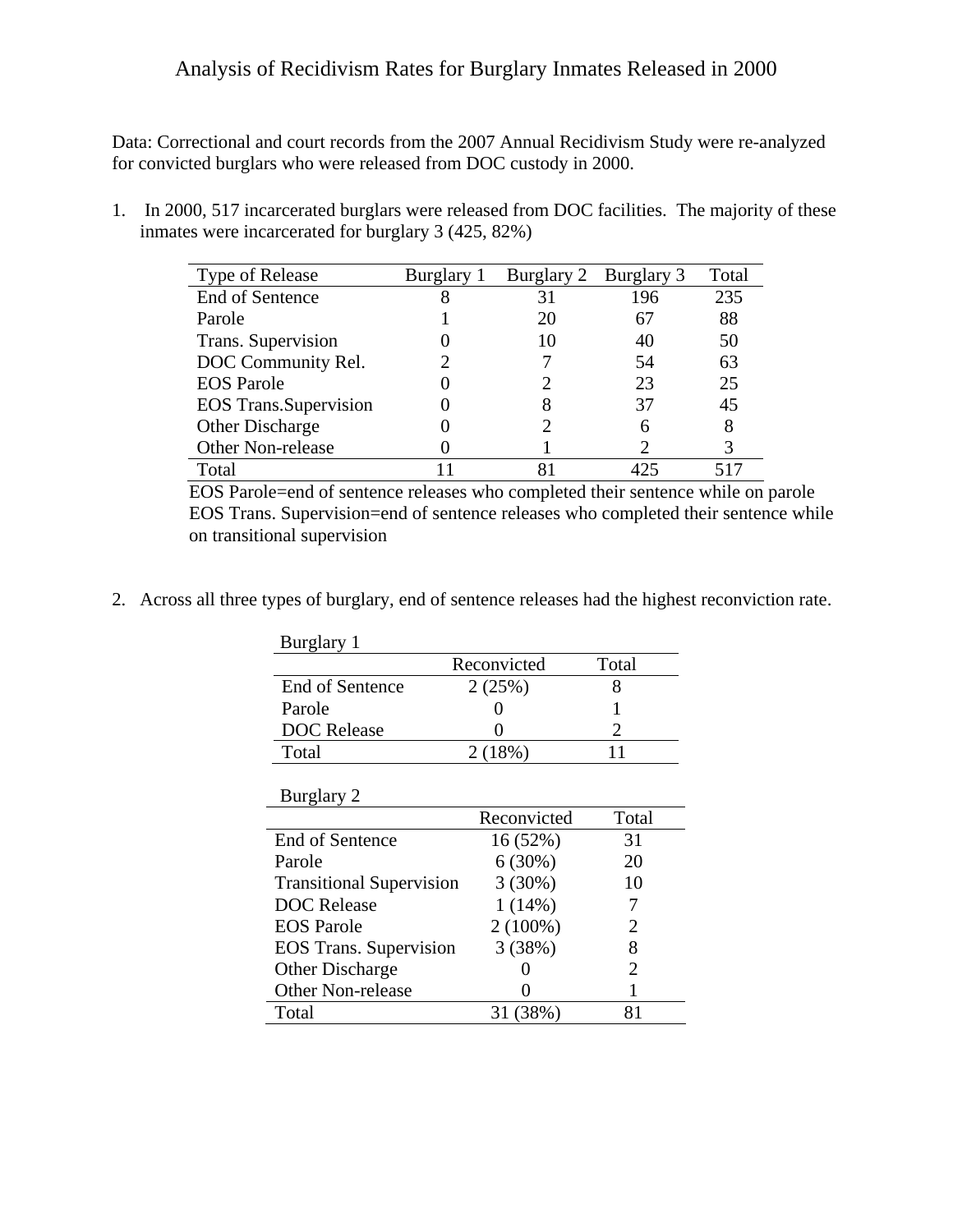| <b>Burglary 3</b>               |             |                       |
|---------------------------------|-------------|-----------------------|
|                                 | Reconvicted | <b>Total Released</b> |
| <b>End of Sentence</b>          | 103 (53%)   | 196                   |
| Parole                          | 31 (46%)    | 67                    |
| <b>Transitional Supervision</b> | 10(25%)     | 40                    |
| <b>DOC</b> Release              | 15 (28%)    | 54                    |
| <b>EOS</b> Parole               | 8 (35%)     | 23                    |
| <b>EOS</b> Trans. Supervision   | 19 (51%)    | 37                    |
| <b>Other Discharge</b>          | $3(50\%)$   | 6                     |
| <b>Other Non-release</b>        | $0(0\%)$    | 2                     |
| Total                           | 189 (45%)   | L25                   |

3. There was no consistent re-offending pattern for any of the burglary. For Burglary 3 offenders, 40 (9%) were reconvicted for burglary, 33 (8%) for a larceny, and 24 (6%) for a drug-related offense.

| <b>Reconviction Offense Type</b>       | Burglary 1     | Burglary 2       | Burglary 3       | Total          |
|----------------------------------------|----------------|------------------|------------------|----------------|
| No Insurance                           | $\theta$       | $\overline{0}$   |                  |                |
| License Suspended                      | 0              | 3                | $\overline{0}$   | 3              |
| <b>Reckless Driving</b>                | 0              | $\theta$         |                  | 1              |
| Operating Under the Influence          | 0              | $\theta$         | 3                | 3              |
| Sale of Hallucinogen                   | $\theta$       | $\overline{0}$   | 5                | 5              |
| <b>Dispense Controlled Substance</b>   | 0              | 1                | $\overline{0}$   | $\mathbf{1}$   |
| Possession with Intent to Sell         | 0              | $\overline{0}$   | $\overline{2}$   | $\overline{2}$ |
| <b>Possession of Narcotics</b>         | 0              | $\overline{0}$   | 14               | 14             |
| Possession of Hallucinogen (Mari)      |                | $\boldsymbol{0}$ | $\boldsymbol{0}$ | $\mathbf{1}$   |
| Possession Controlled Substance (Marj) | 0              | 1                | 3                | $\overline{4}$ |
| <b>No Pistol Permit</b>                | 0              | $\overline{2}$   | $\overline{0}$   | 2              |
| Weapon in Motor Vehicle                | $\mathbf{0}$   | $\boldsymbol{0}$ |                  | 1              |
| Sale of Liquor to Minor                | 0              | $\theta$         |                  |                |
| Minor Possession of Liquor in Public   | $\mathbf{0}$   | $\Omega$         |                  | L              |
| Risk of Injury                         | 0              | 1                |                  |                |
| Burglary 1 <sup>st</sup> with Weapon   | 0              | $\overline{0}$   |                  | 1              |
| <b>Burglary 2nd</b>                    | 0              | $\theta$         | $\overline{2}$   | $\overline{2}$ |
| <b>Burglary 3rd</b>                    | $\mathbf{0}$   | $\Omega$         | 37               | 37             |
| <b>Burglary Tools</b>                  | 0              | $\theta$         | 1                | 1              |
| Criminal Trespass 1st                  | $\overline{0}$ | 1                | $\overline{2}$   | 3              |
| Criminal Trespass 2nd                  | 0              | $\overline{0}$   | $\overline{3}$   | 3              |
| Criminal Trespass 3rd                  | 0              | 1                | $\overline{2}$   | 3              |
| <b>Simple Trespass</b>                 | 0              | $\overline{0}$   | $\overline{2}$   | $\overline{2}$ |
| <b>Criminal Mischief 1st</b>           | 0              | $\overline{0}$   | $\mathbf{1}$     | 1              |
| Criminal Mischief 2nd                  | 0              | $\theta$         | 1                | 1              |
| Criminal Mischief 3rd                  | 0              | $\theta$         | $\overline{2}$   | $\overline{2}$ |
| Use Motor Vehicle Without Permission   | 0              | $\boldsymbol{0}$ | 1                | 1              |
| Larceny 1st                            | 0              | 1                | 3                | 4              |
| Larceny 2nd                            | 0              | 1                | $\overline{4}$   | 5              |
| Larceny 3rd                            | 0              | 1                | 3                | 4              |
| Larceny 4th                            | 0              |                  | 1                | $\overline{c}$ |
| Larceny 5th                            | $\overline{0}$ | $\overline{0}$   | 5                | 5              |